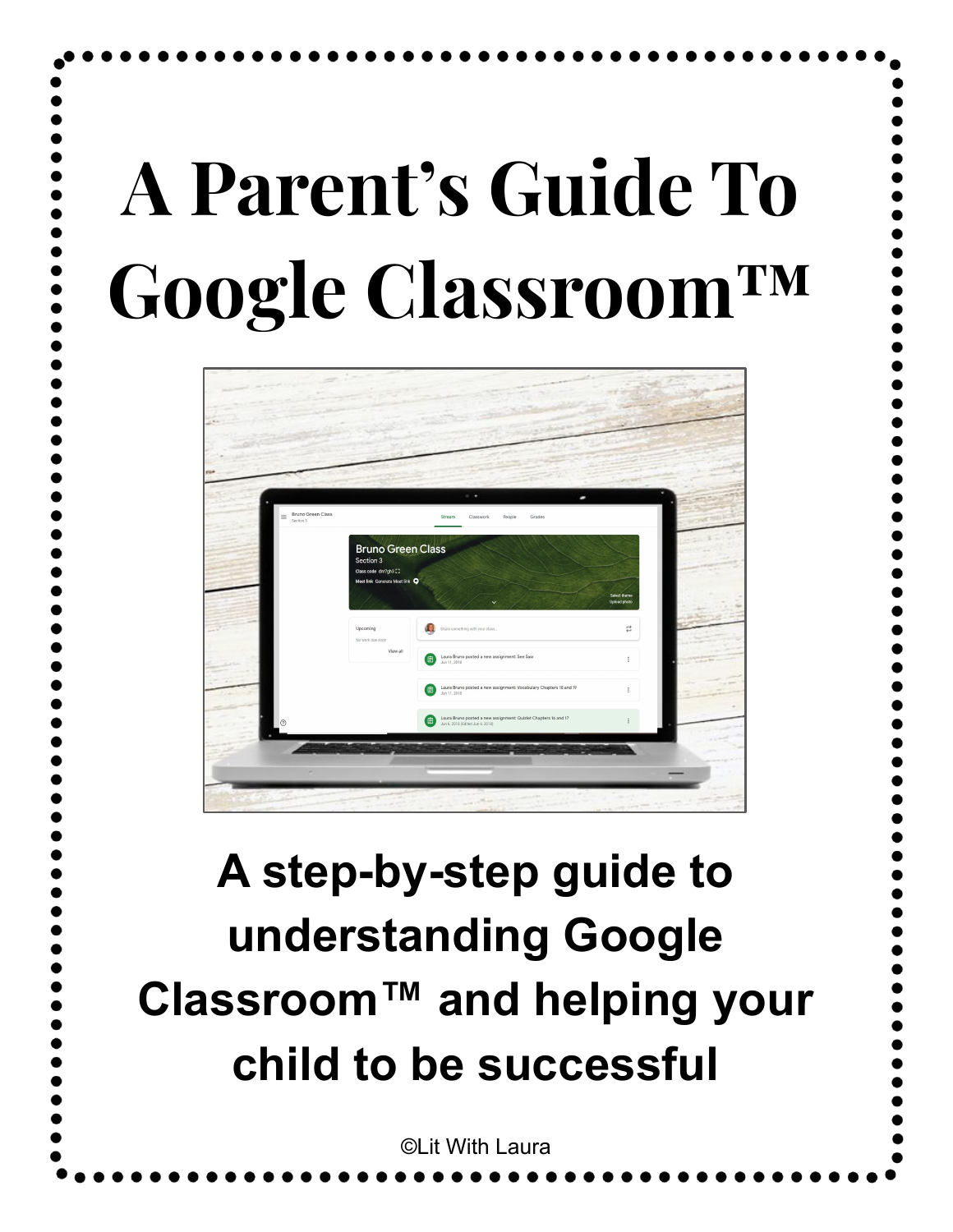| <b>Table of Contents</b>            |
|-------------------------------------|
| $\frac{1}{2}$                       |
|                                     |
| How to Access Classroom  Pages 4-5  |
| The Classroom Main Page  Page 6     |
|                                     |
| Page 8                              |
| <b>Pages 9-11</b>                   |
| Submitting Assignments  Pages 12-13 |
| <b>Email Summaries  Page 14</b>     |
|                                     |
| ©Lit With Laura                     |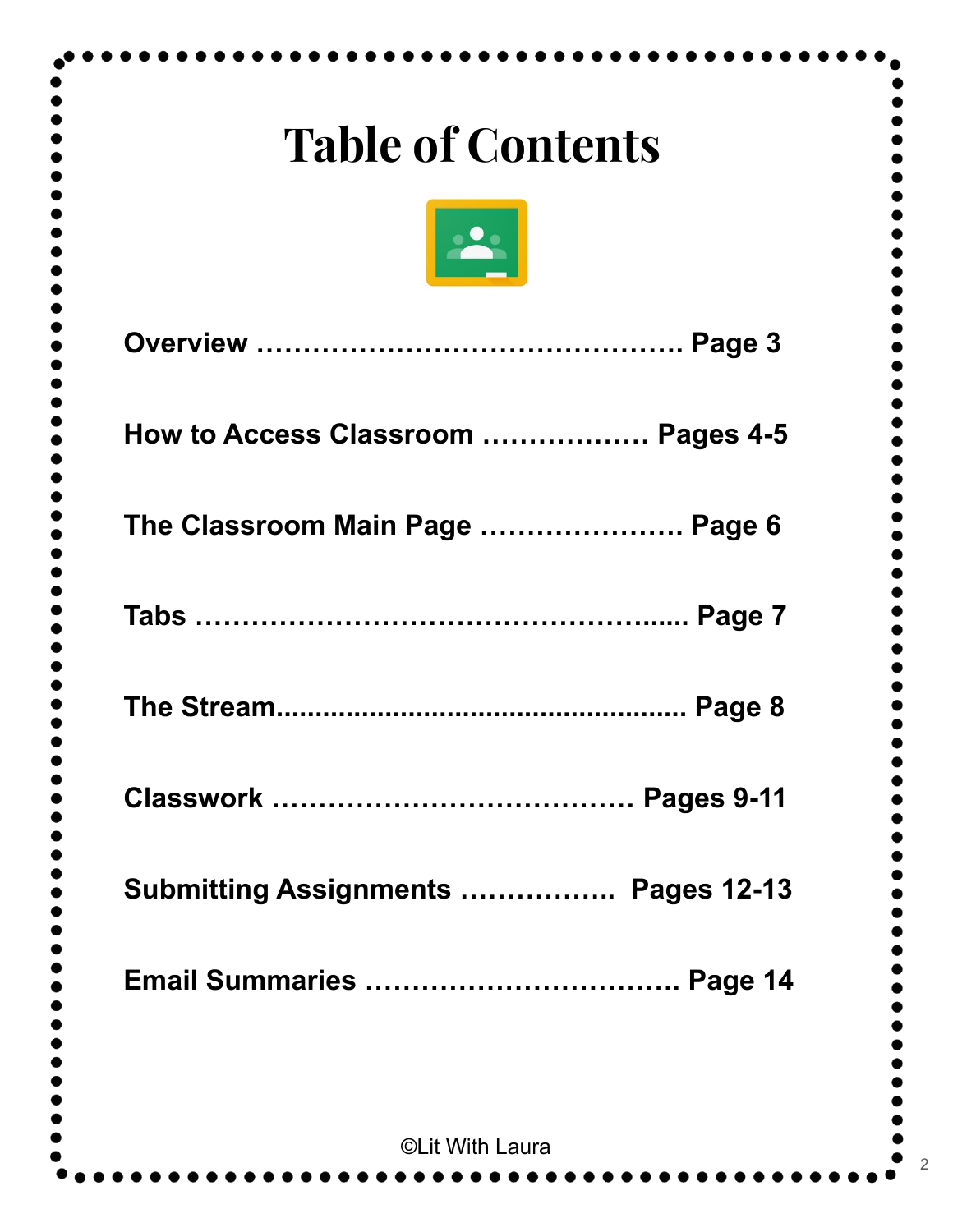

### **Overview**



3

A growing number of school districts are turning to Google's educational products to facilitate the use of technology in the classroom. This can be both exciting and overwhelming for parents and students alike. This guide will help you navigate Google Classroom and make use of all of its features to help your child be successful.

#### **What is Google Classroom?**

Google Classroom is a safe and secure web service that allows teachers to create, distribute and grade assignments in a paperless way. The primary purpose of Google Classroom is to streamline the process of sharing files between teachers and students. It can improve communication between teachers, students and parents by providing access to assignments, resources, grades and due dates. You can think of it like a "digital binder" for your child's assignments and resources.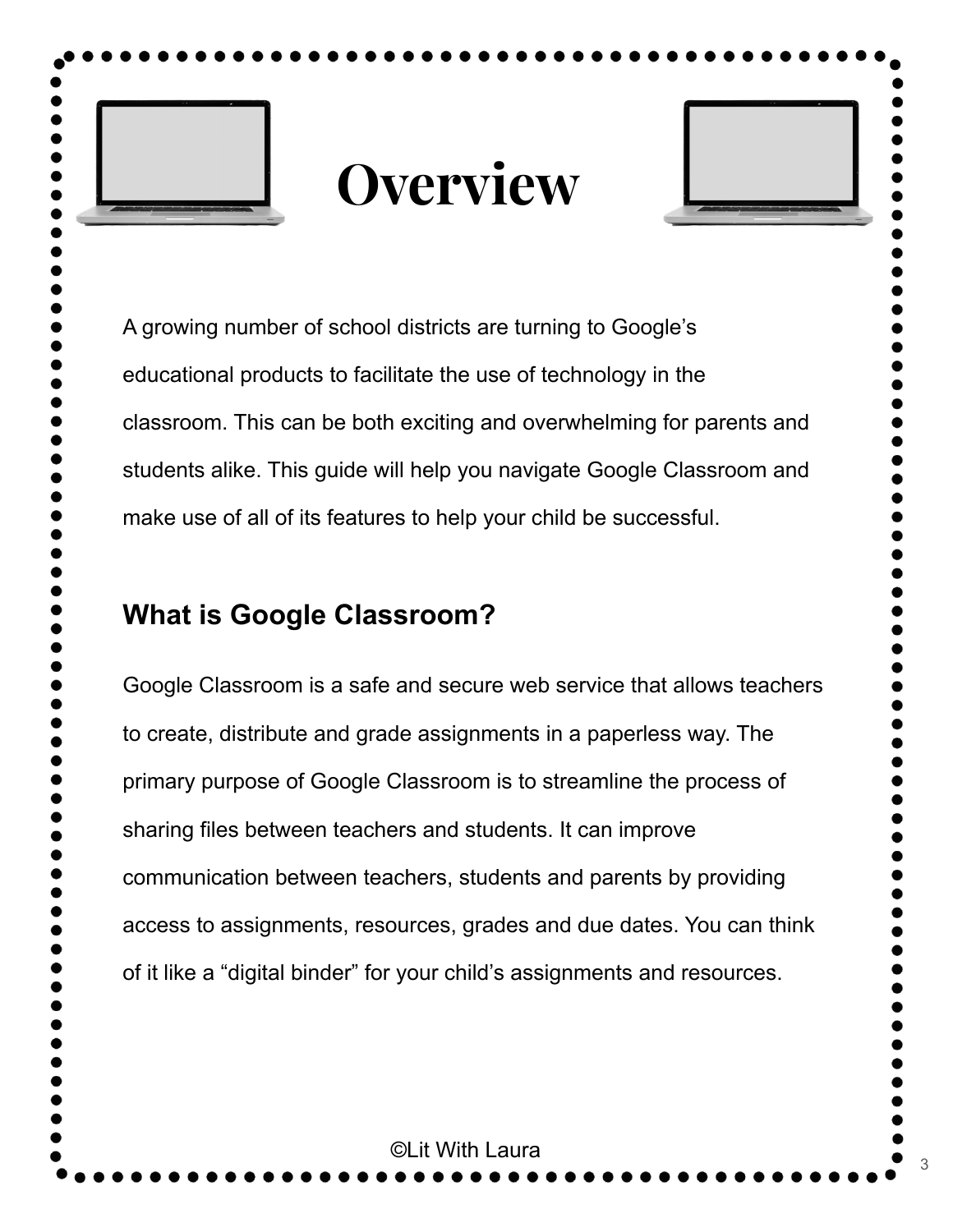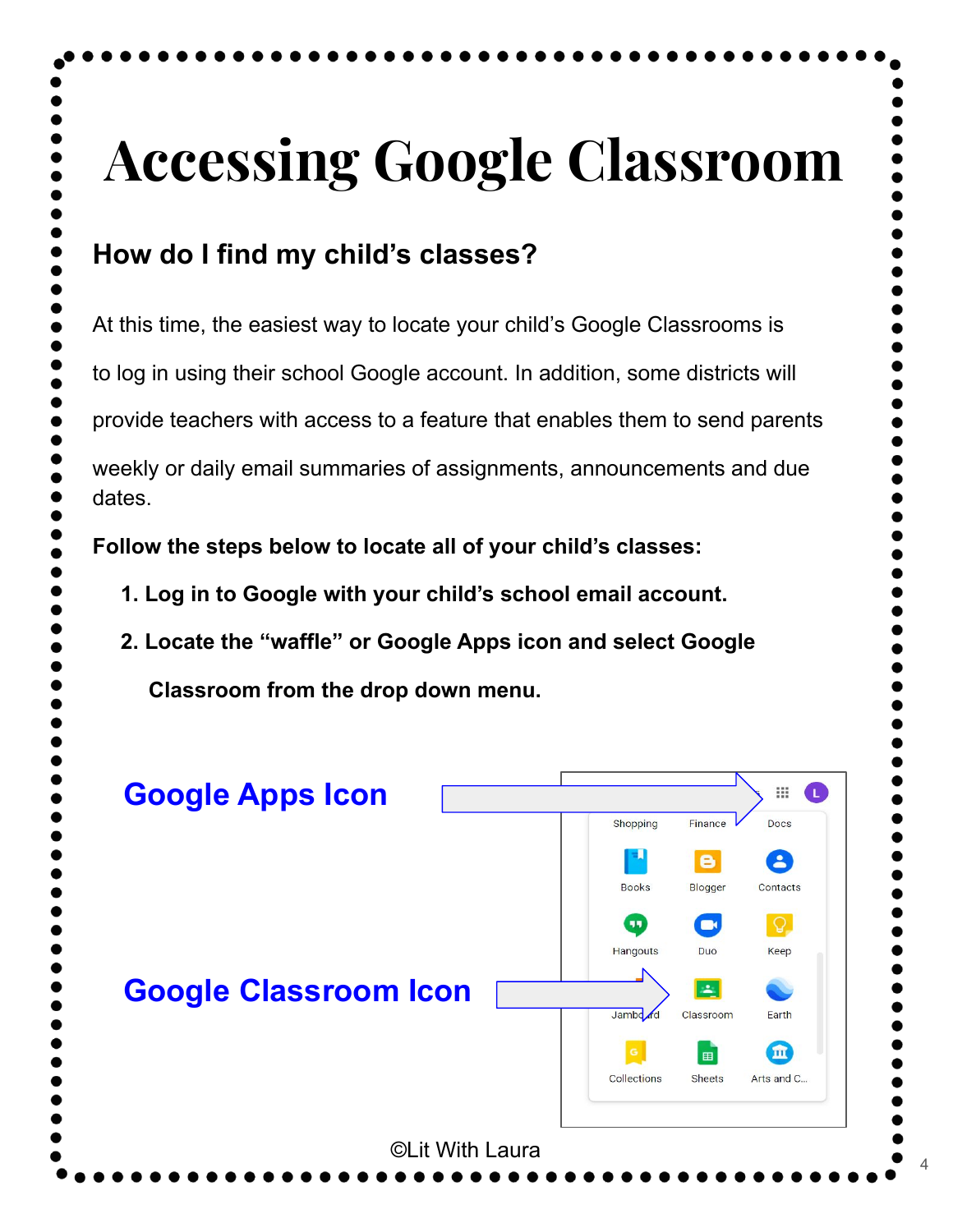3. **This will take you to all of the classes that your child has joined. Click on any class to enter or click on the icon in the upper left corner to see a list of classes and switch between classes.** 



©Lit With Laura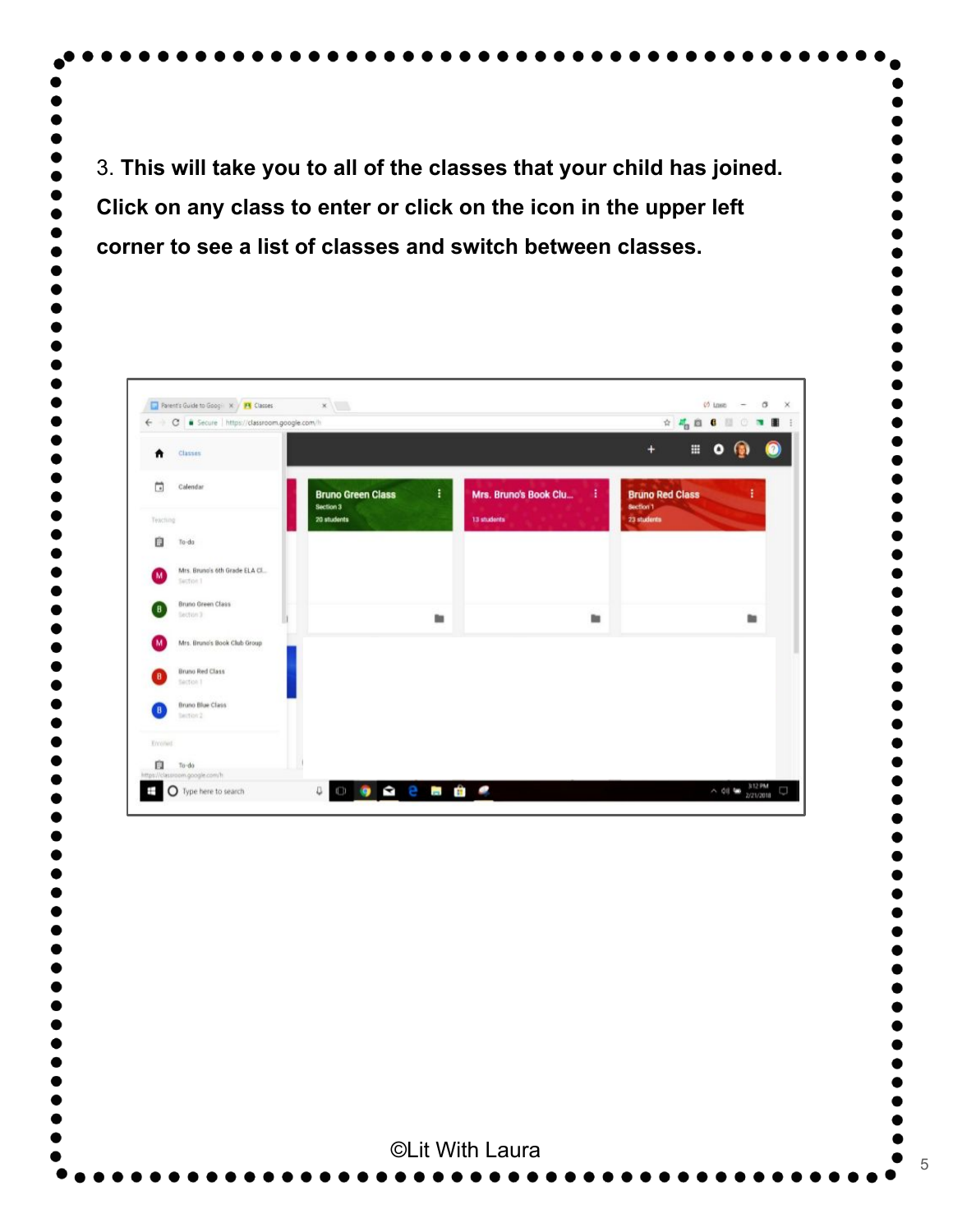## **The Main Page**

#### **What information is on the main page and how is it**

#### **organized?**

On the main page of the classroom you will find tabs at the top of the

screen that will help you navigate between the stream, classwork,

people and grades, if your district is using the grades tab. You may

also see a code for Google Meet if your child's teacher is using this for

feature. More about each of these tabs will follow.

In addition, you will find the stream which will be explained in detail in

the next section, and due dates for assignments.

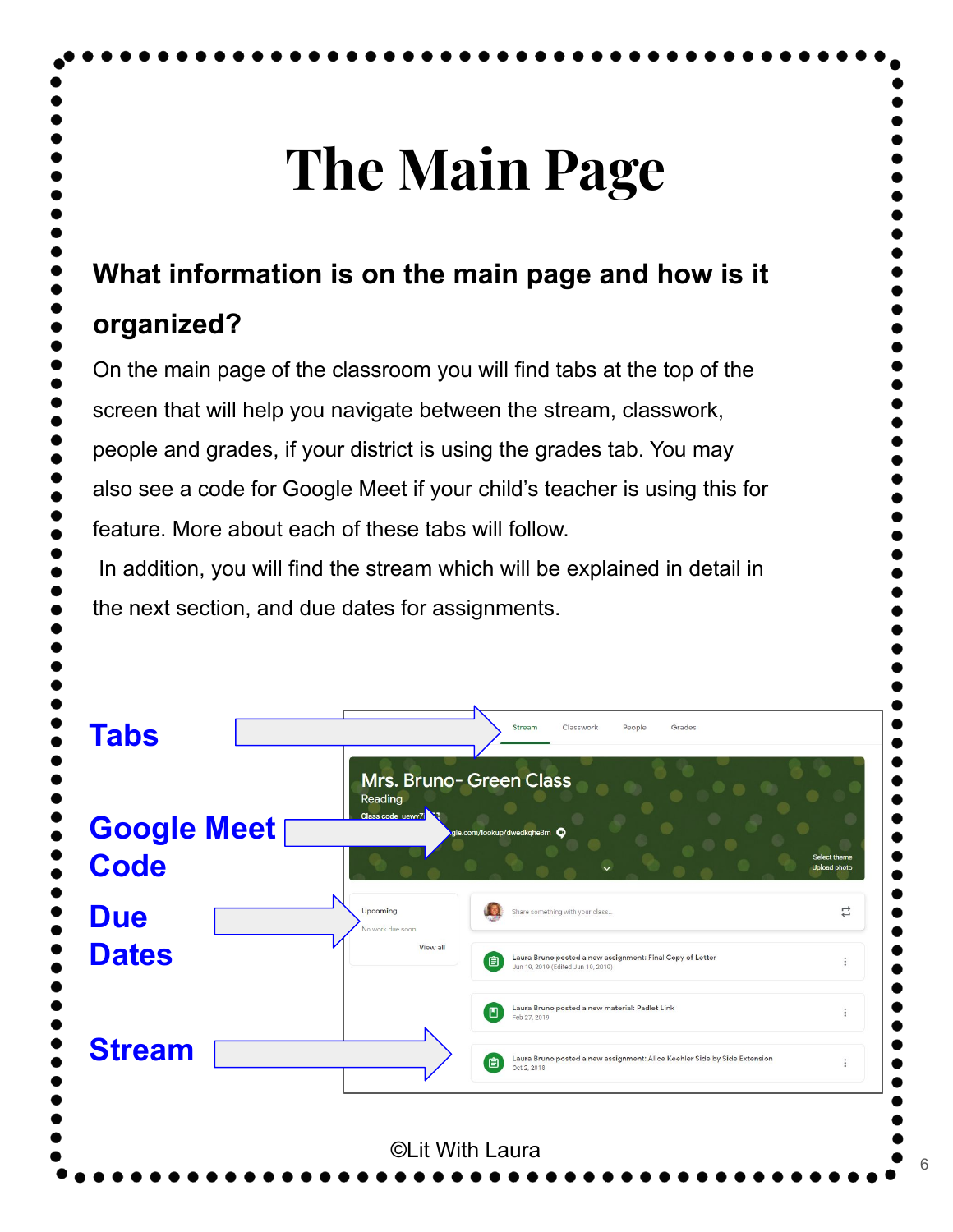#### **What are tabs and what can I do with them?**

There are three or four main tabs located at the top of the page to help students and parents navigate between the different sections of the classroom. When you initially open the classroom, you will be on the tab with the stream. The second tab is titled "classwork" and contains assignments, questions and resources to helps students when completing assignments. The third tab is titled "people" and contains school email addresses of all students in the class, as well as the teachers. If your child's teacher is using the "grades" feature that will be the fourth tab. This is where you would see grades for completed assignments. Some teachers and districts have this feature disabled because they use other grading platforms.

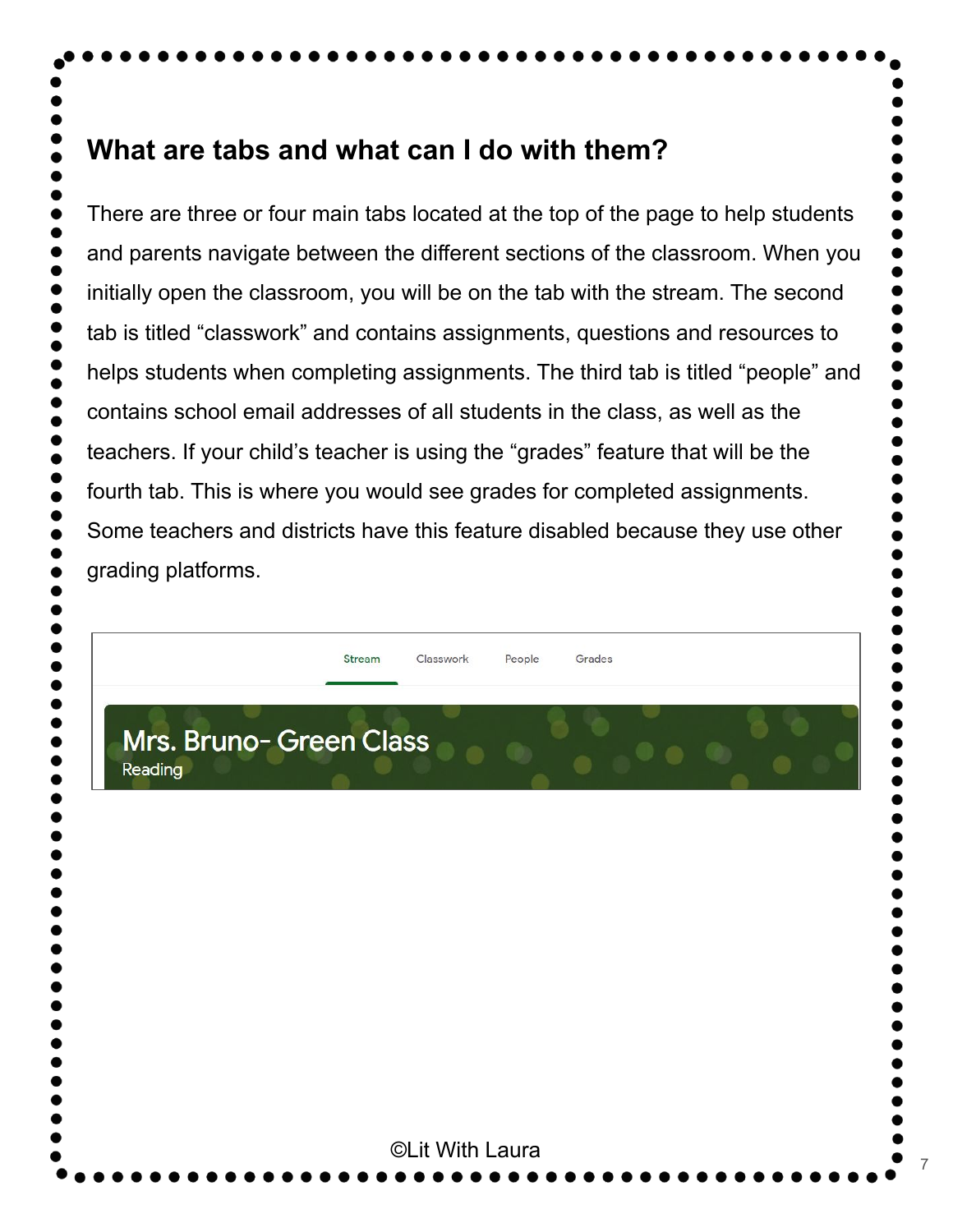### **The Stream**

### **What is the stream and what information can I find there?**

The stream is where teachers post information for students. If you are accessing an older version of Google Classroom you will find announcements, assignments and questions. The newer version of Classroom has announcements in the stream, with assignments and questions under the tab titled "Classwork."

**Announcements:** Announcements are reminders or messages to students. They are organized with the most recent posts on top and older posts below. They may also have attachments such as forms for school pictures, flyers for school events or supply lists. Some teachers may also list homework assignments in the stream for easy access. Announcements will have a white header without the clipboard in the corner.

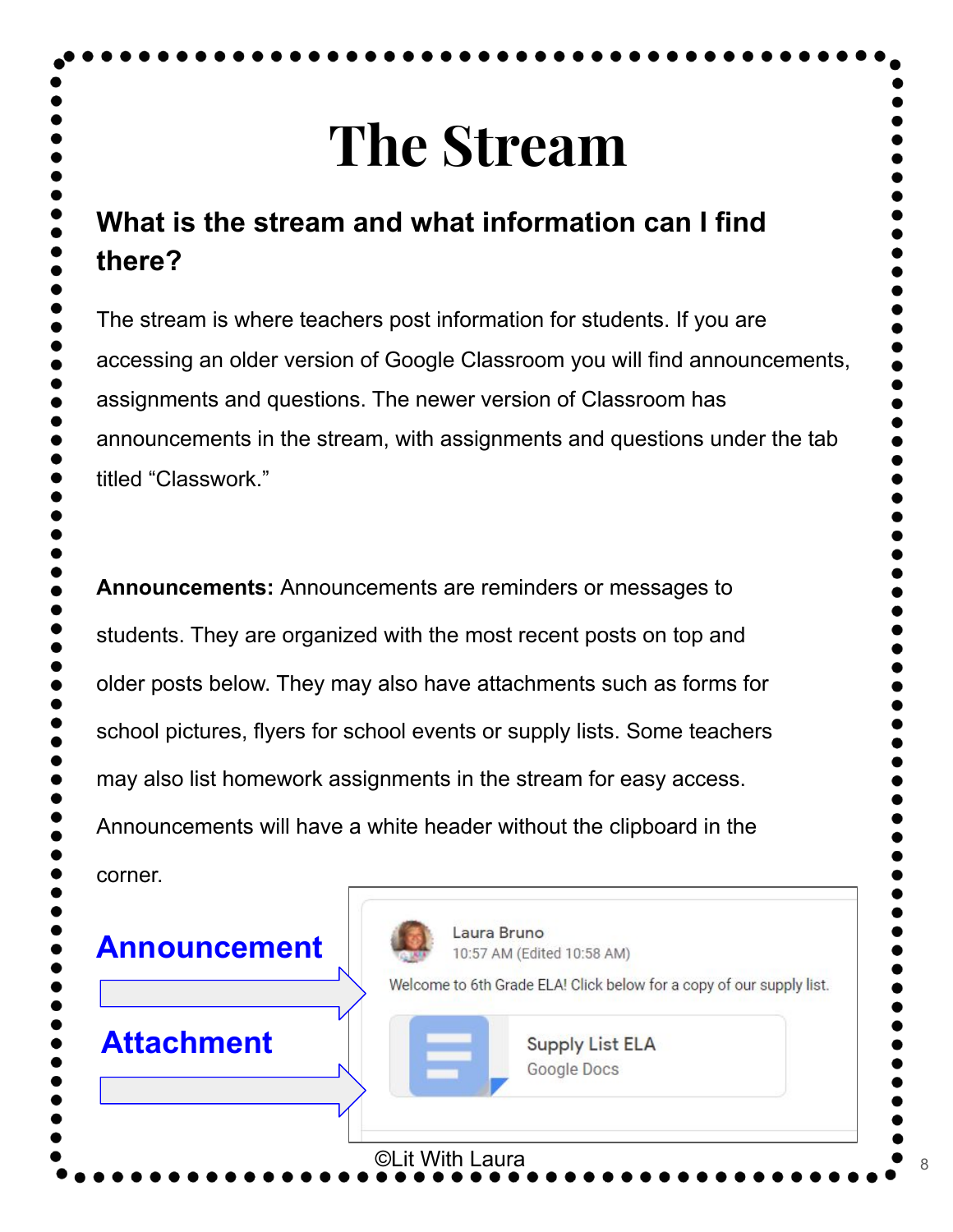### **Classwork**

The classwork tab is where you will find your child's assignments. Teachers may also post links and other resources needed to complete assignments. In addition, teachers may post questions for students to answer in order to facilitate a class discussion on a topic of study and quizzes. Classwork is arranged with the most recent items at the bottom of the page. The teacher may have also set up categories for posts such as "Classwork" or "Homework."

**Assignments:** Assignments in Google Classroom are paperless versions of traditional assignments that students would receive through a handout. The clipboard icon in the upper left corner indicates that the post is an assignment for students to complete. When a student clicks on an assignment, it will take them to a Google Doc, Google Form or other tasks that they must complete and submit electronically. There may also be links to other resources that will help students complete those assignments. Teachers may grade assignments and return with a score via the classroom as well.

| <b>Due Date</b>                                                                                           |                                  |
|-----------------------------------------------------------------------------------------------------------|----------------------------------|
| 自<br>Chapter 17 Vocabulary Words                                                                          | Due Sep 14                       |
| Posted Jun 6, 2018 (Edited 11:24 AM)<br>Open the attachment and create a vocabulary square for each word. | 24<br>O<br>Turned in<br>Assigned |
| Chapter 17 Vocabulary an<br>Google Docs                                                                   |                                  |
|                                                                                                           | View assignment                  |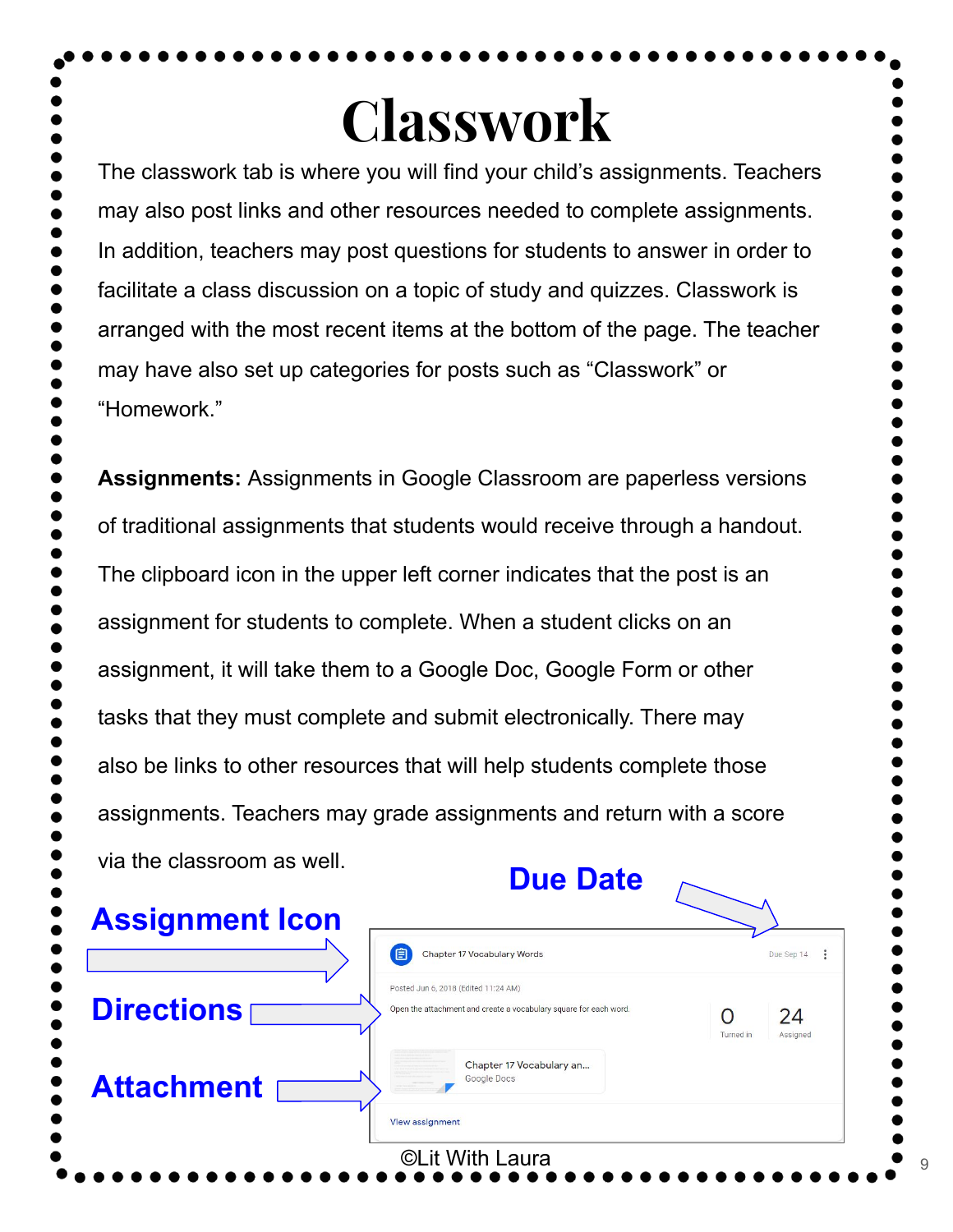**Questions:**Teachers can post questions for students to answer on the stream and encourage debate and conversation. If enabled, students may also respond to answers of their classmates.  $\left( \nabla \right)$ What are you looking forward to learning in ... **Question** No due date Answer the question using a complete sentence. Then, comment on at least one other **Directions** person's answer. **View question Material:** Teachers may post material that students need to use to complete assignments or that may serve as resources such as study guides. These will be posted with a blue icon that looks like a bookmarked page. **Material Icon**  $\Box$ **Vocabulary List Directions** Your vocabulary list for all chapters of the Lightning Thief are attached. Chapter 18 & 19 The Earth... **Attachment** Google Docs **View material** ©Lit With Laura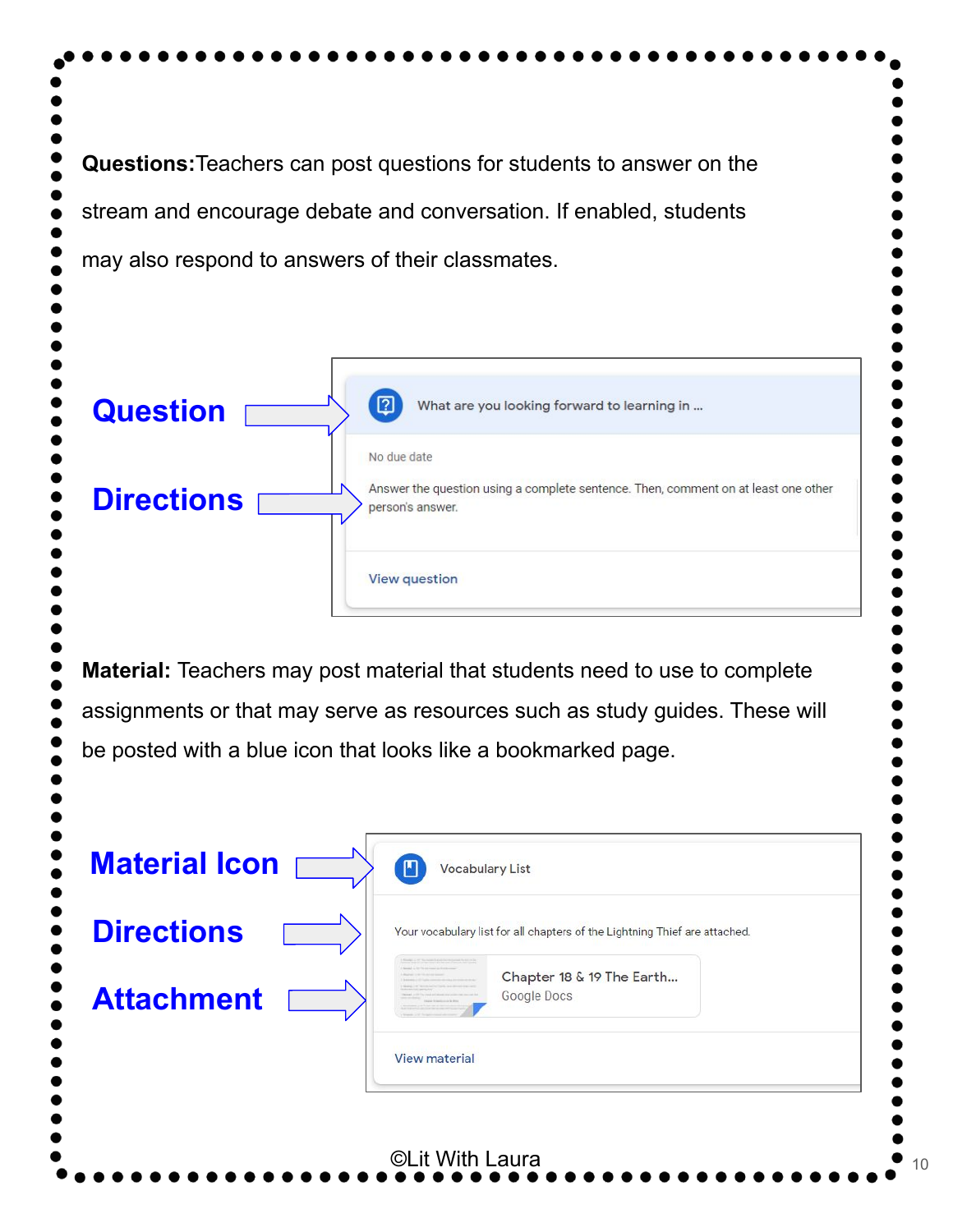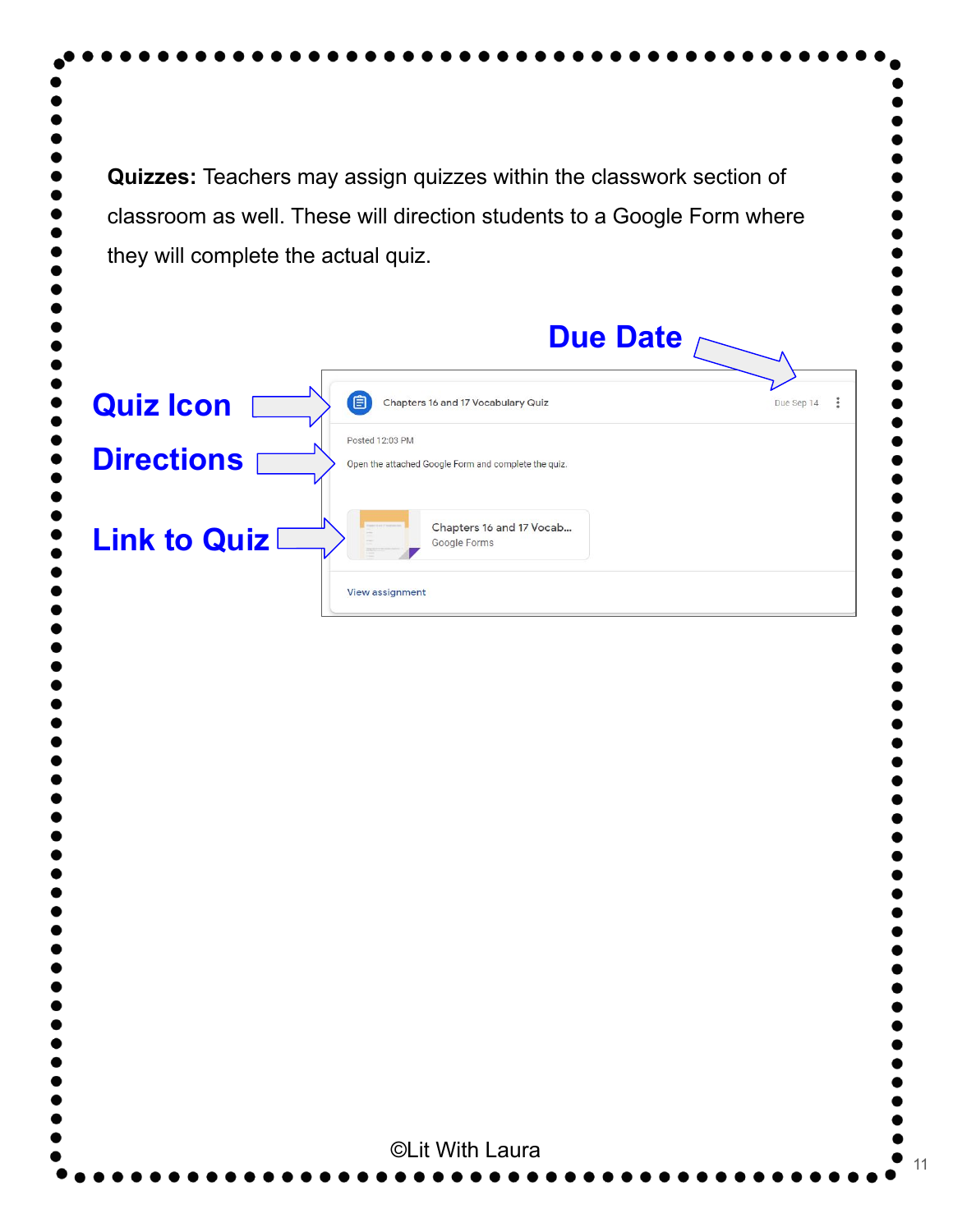# **Submitting Assignments**

### **How does my child submit completed assignments and how can we tell if assignments are done or late?**

When a student opens an assignment there will be a "turn in" button at the bottom of the post. In addition, students will find the same button at the top of an assignment document. In the top right hand corner of the assignment post will be status message telling you if the assignment is "not done", "done" or "late." You may also see a message indicating that the assignment has been returned with a grade.

| Your work                        | Assigned |
|----------------------------------|----------|
| Laura Bruno - Rea<br>Google Docs |          |
| + Add or create                  |          |
| <b>Turn in</b>                   |          |
| Private comments                 |          |
| Add private comment              |          |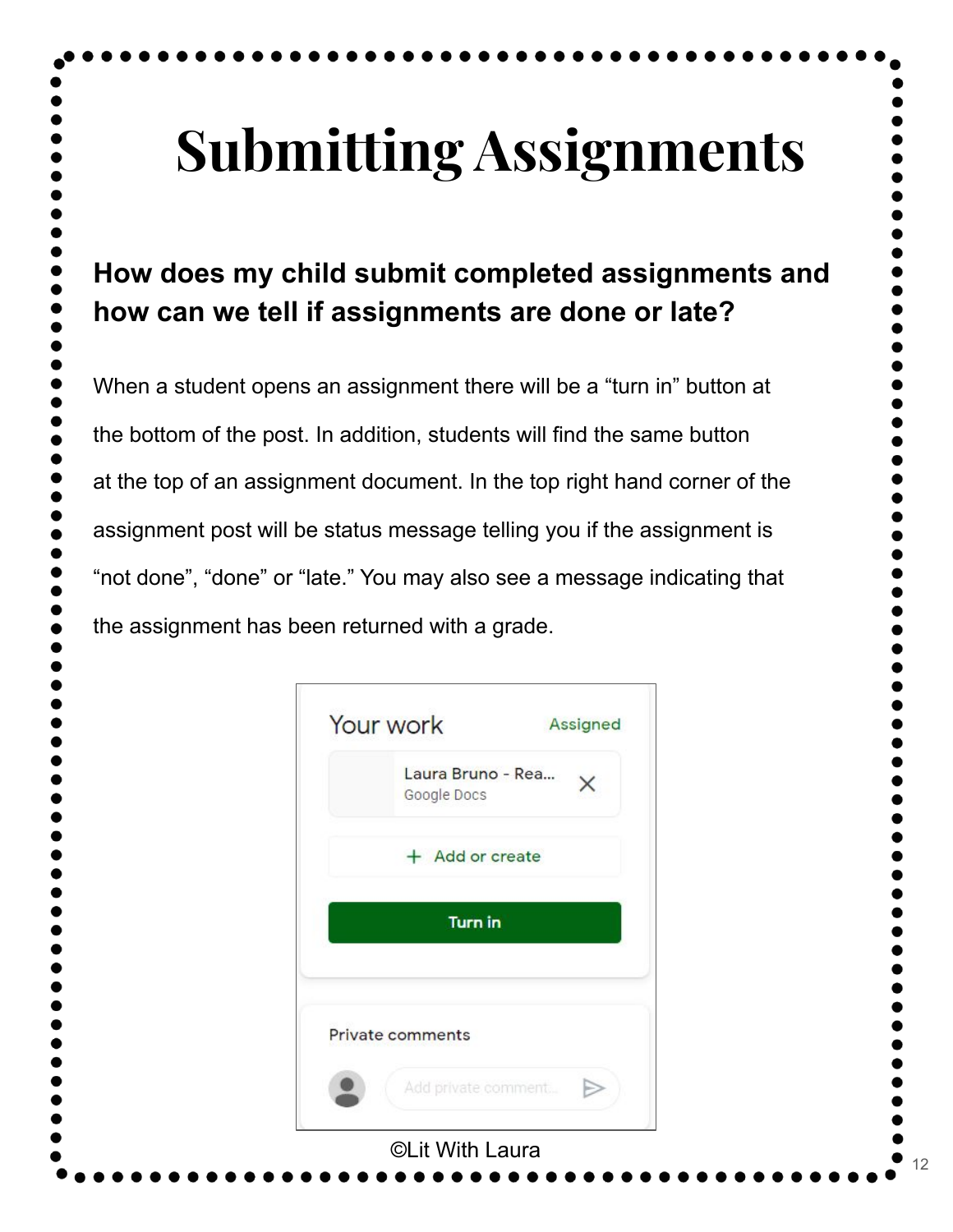# **Email Summaries**

Email summaries are a terrific communication tool for parents and teachers. If your child's school district and classroom teacher have enabled this feature, you may receive daily or weekly emails including missing work, upcoming due dates for work and announcements. You may have summaries sent to any email, but you need to have a Google account to view settings and determine the frequency of the emails.

©Lit With Laura

1. You will receive an email from your child's teacher that includes an invitation. When you accept that invitation, you can go to settings to choose the frequency.

.

2. Log in to your Google account and choose settings at the bottom of an email summary. Go to the email settings page, choose frequency and the email that you would like to receive summaries. You may choose weekly, daily or no summaries.

\*A sample email summary can be found on the next page.